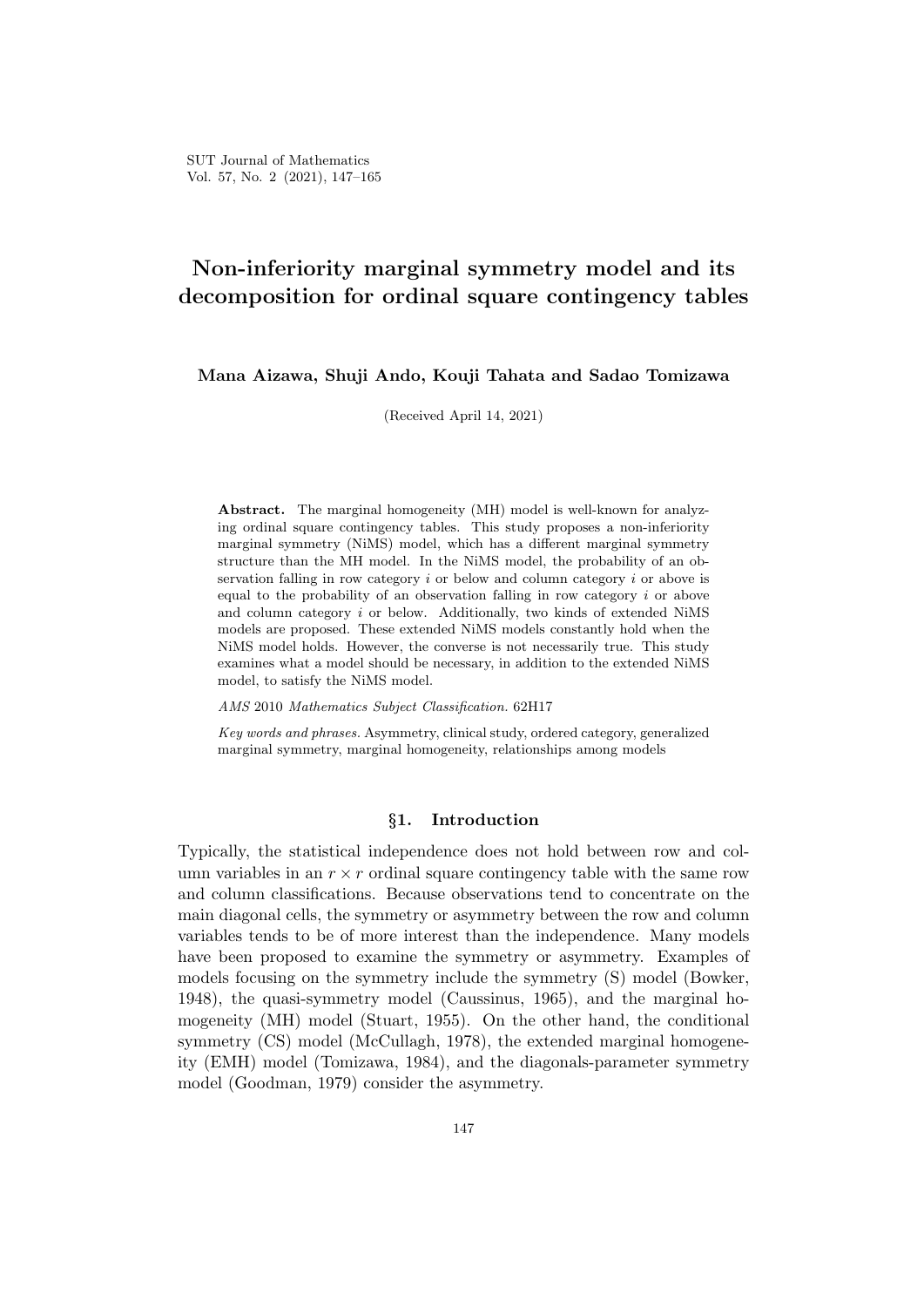Let  $p_{ij}$  denote the probability that an observation will fall in the *i*th row and *j*th column of the table  $(i = 1, \ldots, r; j = 1, \ldots, r)$ . Let *X* and *Y* denote the row and column variables, respectively. The S model is defined by

$$
p_{ij} = p_{ji}
$$
  $(i = 1, ..., r; j = 1, ..., r).$ 

The S model indicates that the symmetric structure of the cell probabilities  ${p_{ij}}$  with respect to the main diagonal of the table.

The CS model is an extension of the S model with an asymmetric structure and is defined by

$$
p_{ij} = \Delta p_{ji} \quad (1 \le i < j \le r).
$$

The CS model indicates that the probability that *X* is *i* and *Y* is *j*, for  $i < j$ , is  $\Delta$  times higher than the probability that *X* is *j* and *Y* is *i*. When  $\Delta = 1$ , the CS model is equivalent to the S model. The CS model constantly holds when the S model holds. However, the converse is not necessarily true. Read (1977) considered the global symmetry (GS) model defined by

$$
\sum_{i < j} p_{ij} = \sum_{i > j} p_{ij},
$$

and gave the decomposition that the S model holds if and only if both the CS and GS models hold.

The MH model is defined by

$$
p_{i\cdot}=p_{\cdot i} \quad (i=1,\ldots,r),
$$

where  $p_i = \sum_{k=1}^r p_{ik}$  and  $p_{\cdot i} = \sum_{k=1}^r p_{ki}$ . The MH model indicates that the marginal distribution of the row variable is identical to the marginal distribution of the column variable. When  $r = 2$ , the MH model is equivalent to the S model. For ordinal square contingency tables, the MH model can also be expressed as

$$
G_{1(i)} = G_{2(i)} \quad (i = 1, \dots, r-1),
$$

where

$$
G_{1(i)} = \Pr(X \le i, Y \ge i+1), \quad G_{2(i)} = \Pr(X \ge i+1, Y \le i).
$$

This indicates that the probability that *X* is *i* or below and *Y* is  $i + 1$  or above equals to the probability that *X* is  $i + 1$  or above and *Y* is *i* or below for  $i = 1, \ldots, r - 1$ .

Many authors have proposed extensions of the MH model. Examples include Agresti (1984, Sec 11.1), Iki, Tahata, and Tomizawa (2010), Yamamoto, Shinoda, and Tomizawa (2011), and Saigusa, Maruyama, Tahata,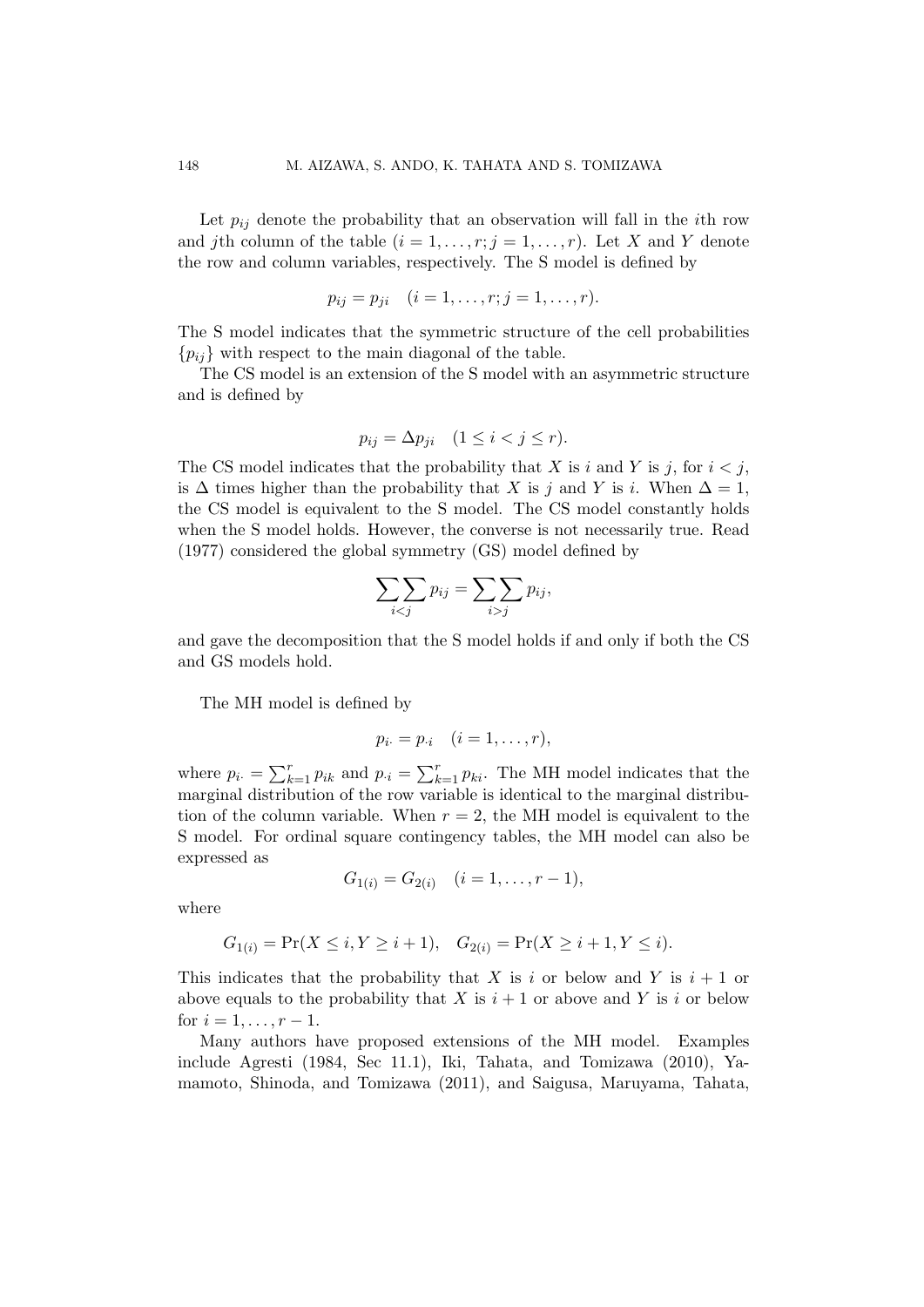and Tomizawa (2018). For example, Tomizawa (1984) defined the EMH model as

$$
G_{1(i)} = \Delta G_{2(i)} \quad (i = 1, \ldots, r-1).
$$

The EMH model indicates that the probability that *X* is *i* or below and *Y* is  $i + 1$  or above is  $\Delta$  times higher than the probability that X is  $i + 1$  or above and *Y* is *i* or below for  $i = 1, \ldots, r - 1$ . The EMH model with  $\Delta = 1$  is equivalent to the MH model. The EMH model constantly holds when the MH model holds. However, the converse is not necessarily true. Tomizawa (1991) considered the marginal mean equality (ME) model defined by  $E(X) = E(Y)$ , where  $E(X) = \sum_{i=1}^{r} ip_i$  and  $E(Y) = \sum_{i=1}^{r} ip_i$ , and gave the decomposition that the MH model holds if and only if both the EMH and ME models hold.

Tomizawa (1995) proposed the generalized marginal homogeneity (GMH) model, which is defined as

$$
G_{1(i)} = \Delta \Phi^{i-1} \ G_{2(i)} \quad (i = 1, \dots, r-1).
$$

The GMH models with  $\Phi = 1$  and  $\Delta = \Phi = 1$  are equivalent to the EMH and MH models, respectively.

The MH model and its extensions are often used to analyze agreement/ disagreement between ratings of paired evaluations (e.g., assessment of prepost treatment for drug efficacy/safety or evaluation of right and left eye vision grade). The EMH and GMH models can analyze which paired rating is better.

In this study, we focus on the situation where the treatment is effective even if the rating is unchanged within a subject. For example, we consider the quality of life (QoL) data taken from Clark (2019). These data were collected in a pressure ulcer prevention study on spinal cord injuries (SCIs). Table 1 is the data of shifts in the RAND 36-Item Health Survey (SF-36) general health subscale score taken 12 months from the baseline in patients with SCIs who received the intervention.

As Carlson et al. (2019) mentioned, medically serious pressure injuries (MSPrIs) are common complication of SCIs. They have devastating consequences on health and well-being and are extremely expensive to treat. Therefore, an assessment of the maintenance or improvement of patient's QoL is meaningful to evaluate the effectiveness of an intervention.

For such data (Table 1), a comparison of the post- and pre-treatment status is of interest. The EMH and GMH models can consider whether the posttreatment status is better than the pre-treatment one. However, they do not consider whether the post-treatment status is the same as or better than the pre-treatment one. To tackle this issue, this study proposes new models. Moreover, this study gives decompositions of new models.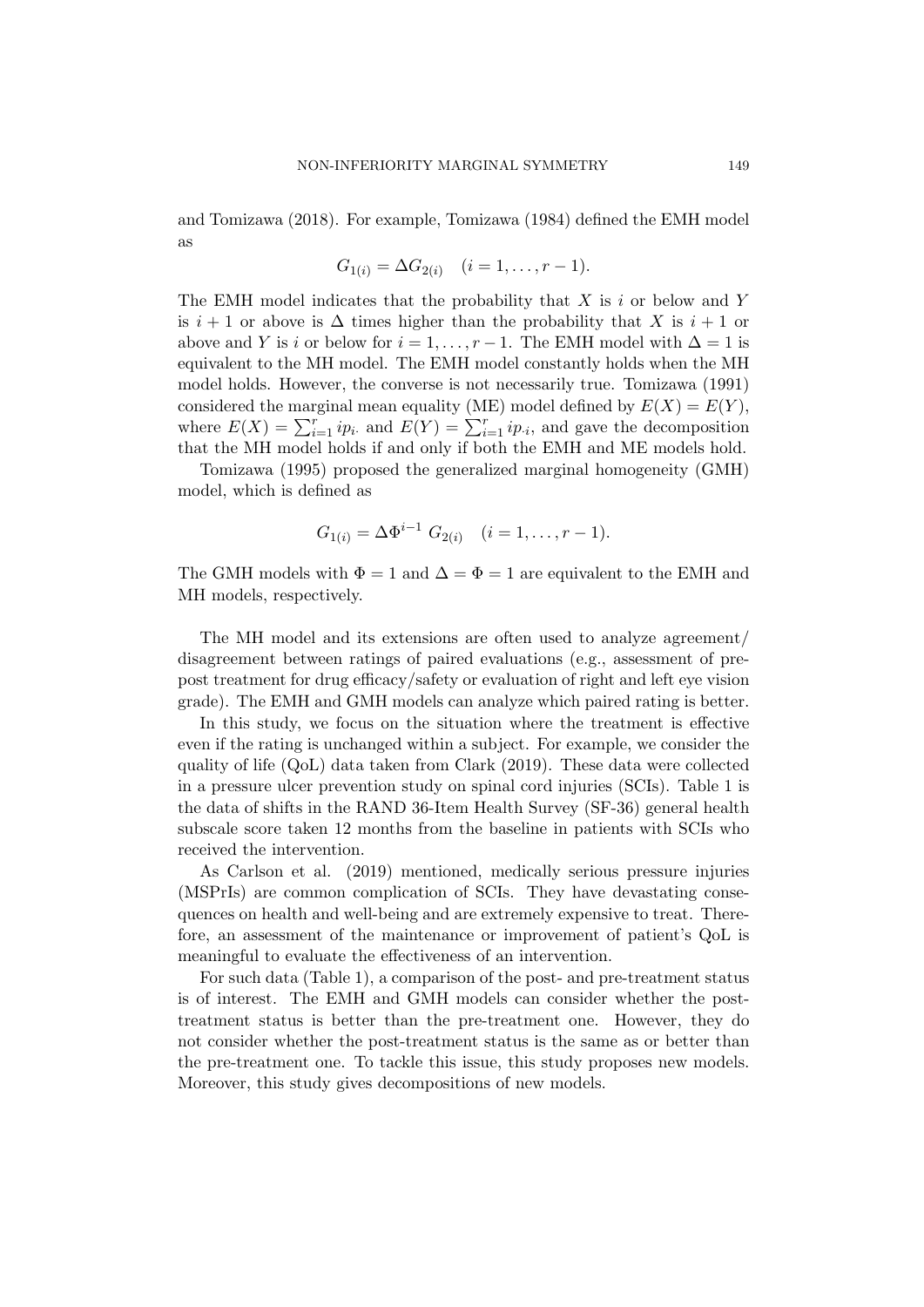The remainder of this paper is organized as follows. Section 2 proposes new models. Section 3 gives their decompositions. Section 4 describes the goodness-of-fit test. Section 5 shows examples by applying the new models to real data from clinical studies. Section 6 and Section 7 present the discussion and concluding remarks, respectively.

#### *§***2. Non-inferiority marginal symmetry model**

In this section, we propose three kinds of new models, which can easily interpret situations where the treatment is meaningful even if the rating is unchanged/maintained within a subject.

First, we propose the non-inferiority marginal symmetry (NiMS) model, which is defined by

$$
W_{1(i)} = W_{2(i)} \quad (i = 1, \dots, r),
$$

where

$$
W_{1(i)} = \Pr(X \le i, Y \ge i), \quad W_{2(i)} = \Pr(X \ge i, Y \le i).
$$

The NiMS model indicates that the probability that *X* is *i* or below and *Y* is *i* or above equals to the probability that *X* is *i* or above and *Y* is *i* or below for  $i = 1, \ldots, r$ . When  $r = 3$ , the NiMS model is equivalent to the S model. The NiMS model should be used when  $r \geq 3$ .

Second, similar to the relationship between the MH and EMH models, we propose the extended NiMS (ENiMS) model, which is defined by

$$
W_{1(i)} = \Delta W_{2(i)} \quad (i = 1, \dots, r).
$$

The ENiMS model with  $\Delta = 1$  is equivalent to the NiMS model. The ENiMS model indicates that the ratio of  $W_{1(i)}$  and  $W_{2(i)}$  is constant (i.e.,  $\Delta$ ) for all  $i = 1, \ldots, r$ .

Third, similar to the relationship between the MH and GMH models, we propose the generalized NiMS (GNiMS) model, which is defined by

$$
W_{1(i)} = \Delta \Phi^{i-1} W_{2(i)} \quad (i = 1, \dots, r).
$$

The GNiMS models with  $\Phi = 1$  and  $\Delta = \Phi = 1$  are equivalent to the ENiMS and NiMS models, respectively. The GNiMS model indicates that the ratio of  $W_{1(i+1)}/W_{2(i+1)}$  and  $W_{1(i)}/W_{2(i)}$  is constant (i.e.,  $\Phi$ ) for  $i = 1, ..., r-1$ .

Consider an ordinal square contingency table constructed by the assessment of pre- and post-treatment for drug efficacy/safety. The NiMS model indicates that compared to the pre-treatment status, the probability that the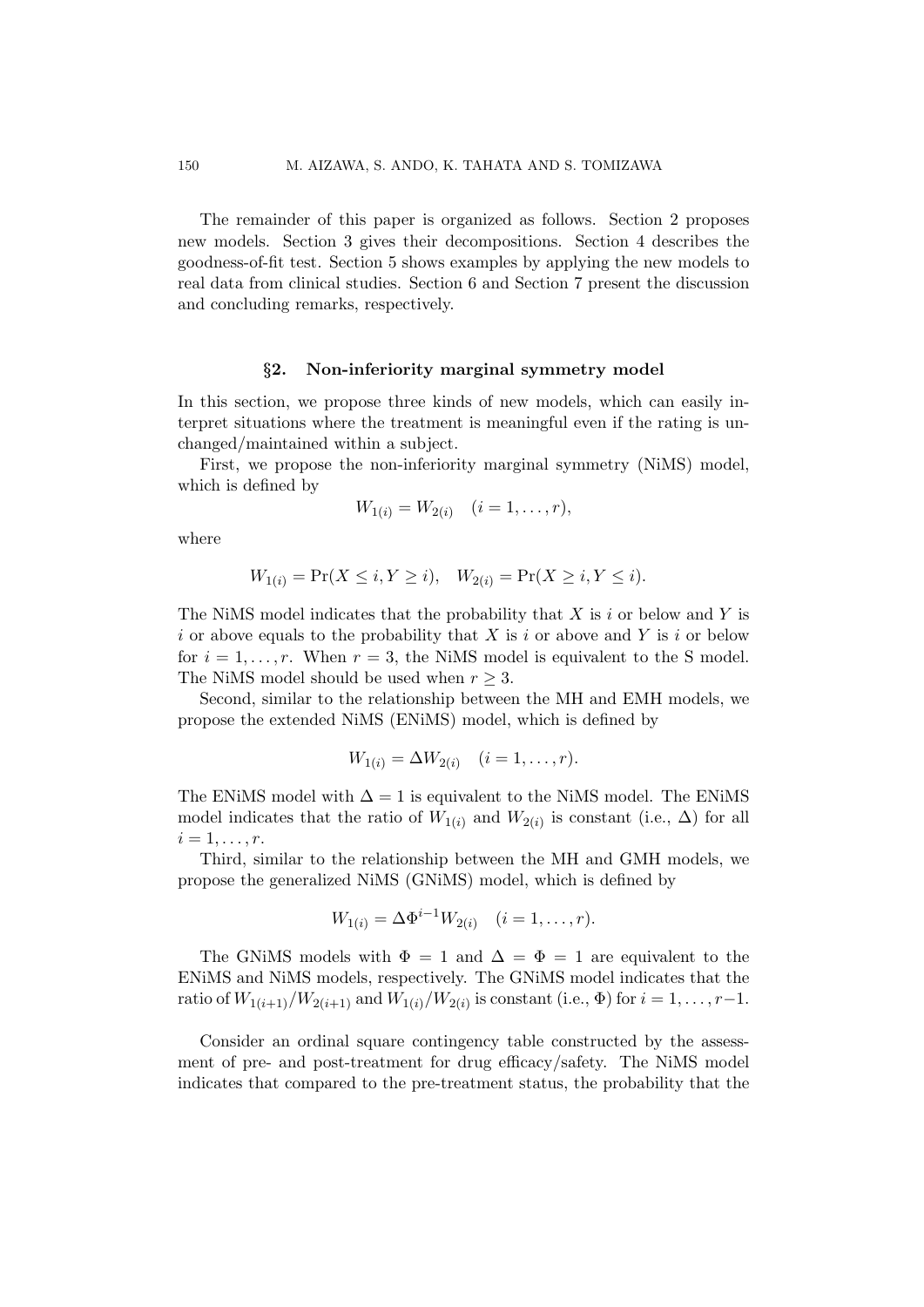post-treatment status is maintained or improved equals the probability that the post-treatment status is deteriorated or maintained. On the other hand, the ENiMS model indicates that compared to the pre-treatment status, the probability that the post-treatment status is maintained or improved is  $\Delta$ times higher than the probability that the post-treatment status is deteriorated or maintained. Thus, the ENiMS model assumes that the treatment effect is always constant and independent of the pre-treatment status. Additionally, the GNiMS model indicates that compared to the pre-treatment status, the probability that the post-treatment status is maintained or improved is  $\Delta \Phi^{i-1}$  times higher than the probability that the post-treatment status is deteriorated or maintained. Thus, the GNiMS model assumes that the treatment effect depends on the pre-treatment status.

#### *§***3. Decompositions of the model**

We assign the score given by the real-valued function of two variables *g* to the pair of  $(x, y)$ . Let  $Z = g(X, Y)$ . Consider the model where  $E(Z) = 0$ . We shall refer to this model as the zero mean based on  $g$  ( $\text{ZM}[g]$ ) model.

Define the function *gGS* as

$$
g_{GS}(x,y) = \begin{cases} 1 & (x < y), \\ -1 & (x > y), \\ 0 & (x = y). \end{cases}
$$

Namely, the function *gGS* gives (1) a score of 1 for right upper triangle cells, (2) a score of *−*1 for left lower triangle cells, and (3) a score of 0 for main diagonal cells. Then, the ZM[*gGS*] model can be expressed as

$$
\sum_{i < j} p_{ij} - \sum_{i > j} p_{ij} = 0.
$$

Namely, the  $ZM[g_{GS}]$  model is equivalent to the GS model. Additionally, define the function *gME* by

$$
g_{ME}(x, y) = y - x.
$$

The score of  $g_{ME}(x, y)$  is related to the distance from main diagonal of the square table. Since the  $ZM[g_{ME}]$  model can be expressed as  $E(Y - X) = 0$ , it is equivalent to the ME model. That is,  $E(X) = E(Y)$ .

Generally, the function *q* is related to the difference  $y - x$ . For the specified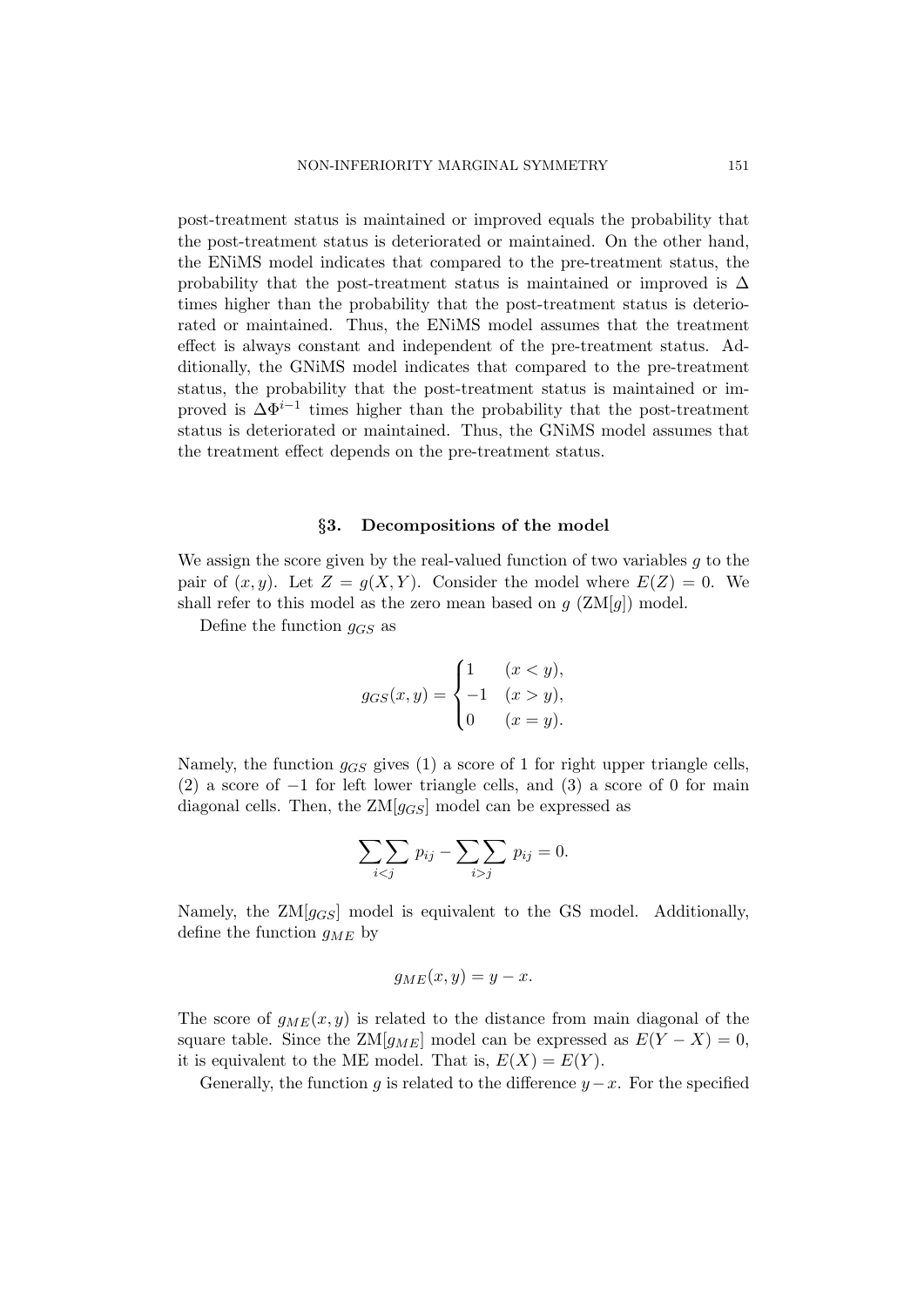constant *d*, we consider

$$
g_d(x,y) = \begin{cases} y - x + d & (x < y), \\ -(x - y + d) & (x > y), \\ 0 & (x = y). \end{cases}
$$

We note that  $g_0 = g_{ME}$  and *d* may be useful to emphasize the difference between main diagonal cells and non-main diagonal cells. Here, we focus on the function  $g_1(x, y)$ . The ZM[ $g_1$ ] model can be expressed as

$$
\sum_{t=1}^{r} W_{1(t)} - \sum_{t=1}^{r} W_{2(t)} = 0.
$$

We obtain the following theorem.

**Theorem 1.** *The NiMS model holds if and only if both the ENiMS and ZM[g*1*] models hold.*

*Proof.* If the NiMS model holds, it is obvious that both the ENiMS and ZM[*g*1] models hold. Assume that both the ENiMS and ZM[*g*1] models hold. From the ENiMS model,

$$
\sum_{t=1}^{r} W_{1(t)} - \sum_{t=1}^{r} W_{2(t)} = \Delta \sum_{t=1}^{r} W_{2(t)} - \sum_{t=1}^{r} W_{2(t)} = (\Delta - 1) \sum_{t=1}^{r} W_{2(t)}.
$$

Since the ZM[ $g_1$ ] model holds, we obtain  $\Delta = 1$ . Namely, the NiMS model holds. The proof is complete.  $\Box$ 

Now consider the following structure of the concordance (C) and the discordance (D), which are given as

$$
C = \sum_{s < t} W_{1(s)} W_{2(t)}, \quad D = \sum_{s < t} W_{2(s)} W_{1(t)}.
$$

We shall refer to the following model as the concordance-discordance equality (CDE) model;

 $C = D$ .

Then, we obtain the following theorem.

**Theorem 2.** *The ENiMS model holds if and only if both the GNiMS and CDE models hold.*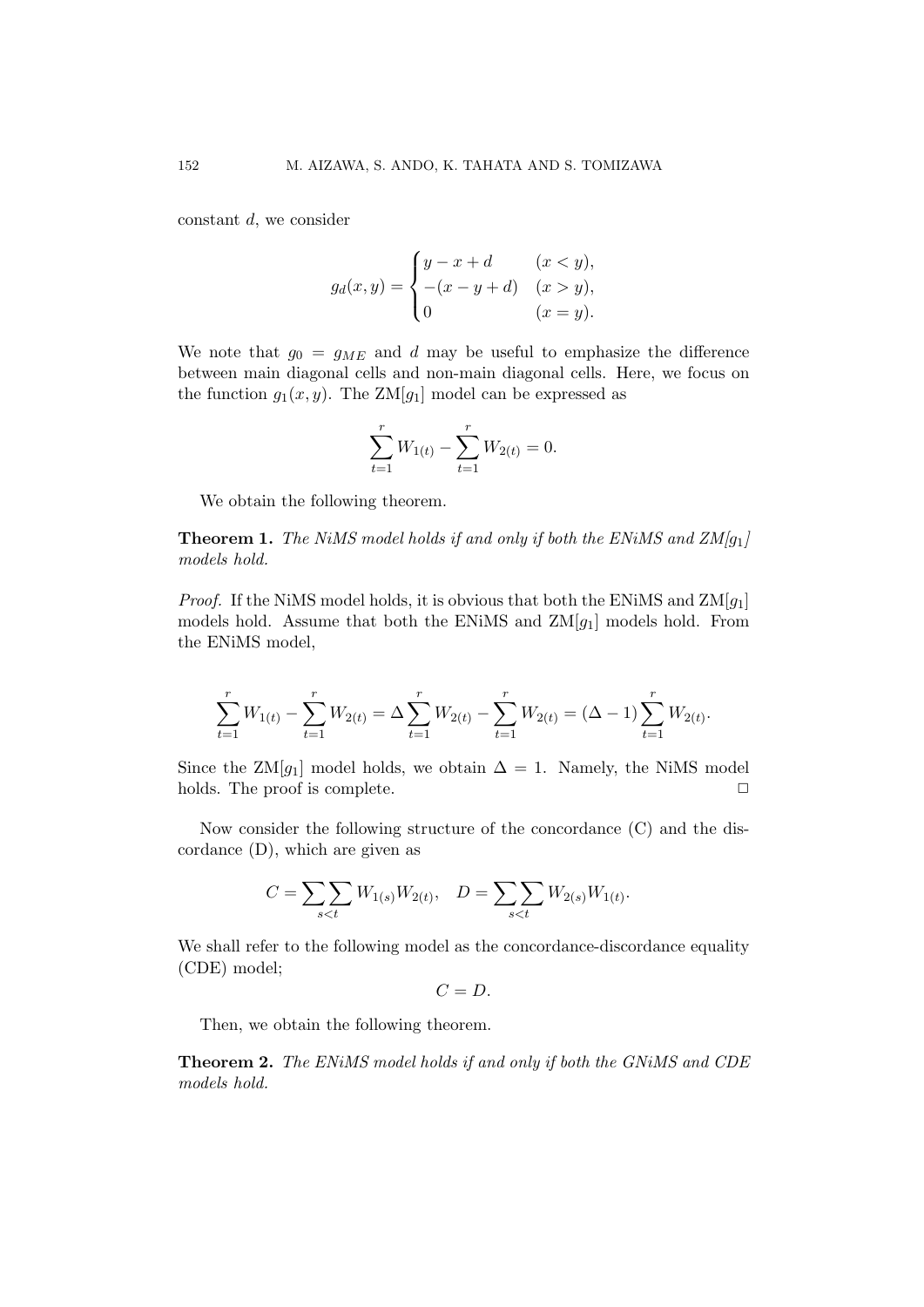*Proof.* Assume that the ENiMS model holds. It is obvious that the GNiMS model holds. From the ENiMS model, we have

$$
C = \sum_{s < t} W_{1(s)} W_{2(t)} = \Delta \sum_{s < t} W_{2(s)} W_{2(t)}
$$

and

$$
D = \sum_{s < t} W_{2(s)} W_{1(t)} = \Delta \sum_{s < t} W_{2(s)} W_{2(t)}.
$$

Thus, we also obtain  $C = D$ . Namely, the CDE model holds.

Conversely, we assume that both the GNiMS and CDE models hold. From the GNiMS model, we have

$$
C = \sum_{s < t} W_{1(s)} W_{2(t)} = \Delta \sum_{s < t} \Phi^{s-1} W_{2(s)} W_{2(t)}
$$

and

$$
D = \sum_{s < t} W_{2(s)} W_{1(t)} = \Delta \sum_{s < t} \Phi^{t-1} W_{2(s)} W_{2(t)}.
$$

Since the CDE model holds, we obtain  $\Phi = 1$ . Namely, the ENiMS model holds. The proof is complete.  $\Box$ 

From Theorems 1 and 2, we obtain the following corollary.

**Corollary 1.** *The NiMS model holds if and only if all the GNiMS, ZM[g*1*], and CDE models hold.*

### *§***4. Goodness-of-fit test**

Let  $n_{ij}$  denote the observed frequency in the  $(i,j)$ <sup>th</sup> cell of the table  $(i =$  $1, \ldots, r; j = 1, \ldots, r$ . We assume multinomial sampling over the cells of the table. Thus, the observed frequencies  $\{n_{ij}\}$  have a multinomial distribution with the cell probabilities  $\{p_{ij}\}\$ as parameters. The maximum likelihood estimates (MLEs) of the expected frequencies under the NiMS, ENiMS, and GNiMS models are obtained, for example, using the Newton-Raphson method in the log-likelihood equation. See Appendix for details. The likelihood ratio chi-squared statistics for testing goodness-of-fit of the model *M* is given by

$$
G^{2}(M) = 2\sum_{i=1}^{r} \sum_{j=1}^{r} n_{ij} \log\left(\frac{n_{ij}}{\hat{m}_{ij}}\right),
$$

where  $\hat{m}_{ij}$  is the MLE of the expected frequency  $m_{ij}$  under the model M. The number of degrees of freedom (df) for the NiMS model is  $r$  where  $r \geq 3$ .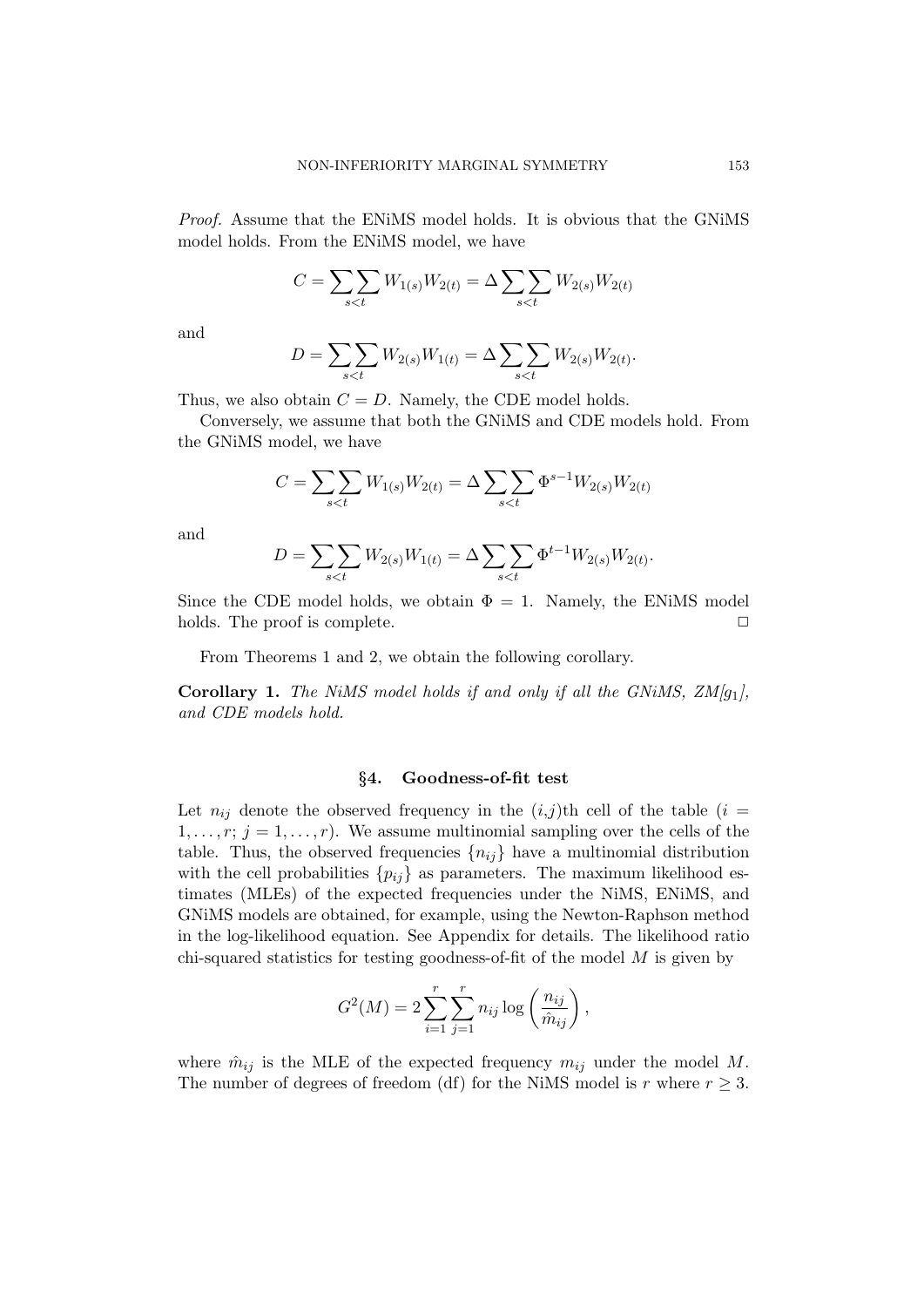The numbers of df for the ENiMS and GNiMS models are  $r - 1$  and  $r - 2$ , respectively. Note that the numbers of df for the MH, EMH, and GMH are  $r-1$ ,  $r-2$  and  $r-3$ , respectively.

Assume that the models  $M_1$  and  $M_2$  are nested and the model  $M_1$  has fewer parameters than  $M_2$  (i.e., if the model  $M_1$  holds, then the model  $M_2$ also holds). For testing that the model  $M_1$  holds assuming that the model  $M_2$ holds true, the likelihood ratio statistics is given as

$$
G^{2}(M_{1}|M_{2}) = G^{2}(M_{1}) - G^{2}(M_{2}).
$$

Under the null hypothesis, the statistics  $G^2(M_1|M_2)$  has an asymptotic chisquared distribution where the number of df that is equal to the difference between the numbers of df for the models  $M_1$  and  $M_2$ . For example, see Agresti (2019, Sec 3.4.4).

The test statistics  $G^2(M_1|M_2)$  cannot be used to compare non-nested models. Thus, other statistics are necessary for such a comparison. A well-known example to compare non-nested models is the Akaike Information Criterion (AIC) (Akaike, 1974). The AIC is defined as

AIC = *−*2(maximum log likelihood) + 2(number of parameters)*.*

The AIC indicates that the best fitting model is the one with the minimum AIC. For details, see Konishi and Kitagawa (2008, Sec 3.4.4). Since only the difference between AICs is necessary to compare models, the common constant in AIC can be ignored. Thus, the modified AIC  $(AIC^+)$  for the model M is defined as

$$
AIC^{+}(M) = G^{2}(M) - 2df.
$$

## *§***5. Applications to real data from clinical studies**

#### **5.1. Example 1**

Table 1 shows data collected in a pressure ulcer prevention study in patients with SCIs (Clark, 2019). This study is a randomized controlled study to evaluate the efficacy of the lifestyle-based intervention designed to reduce incidence of MSPrIs for adult patients with SCIs. The intervention in this study is entitled Pressure Ulcer Prevention Program (PUPP). Table 1 shows the shifts in the SF-36 general health subscale score at 12 months from the baseline in patients with SCIs who received the PUPP intervention. The SF-36 subscale score is a health-related QoL indicator. The SF-36 has eight subscales for health concepts, and one is general health. In Table 1, the row and column variables describe the SF-36 general health subscale score at the baseline and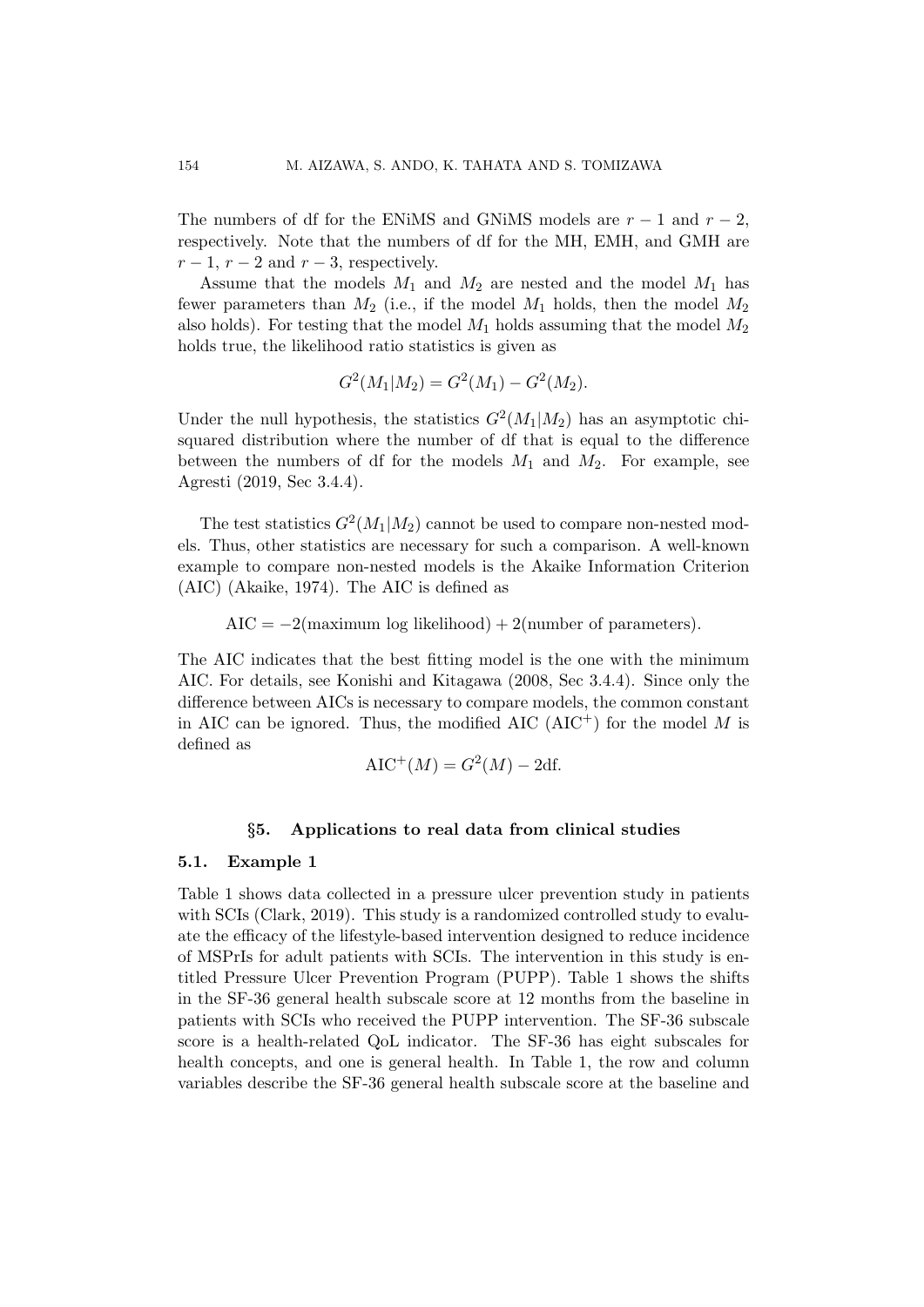at 12 months, respectively. The original scale ranges from 0 to 100, where 0 and 100 indicate the maximum disability and no disability, respectively. We divided the SF-36 subscale score into four categories (i.e.,  $(1): 0 - \leq 25$ ,  $(2):$ *>* 25*− ≤* 50, (3): *>* 50*− ≤* 75, and (4): *>* 75*− ≤* 100), where (1) is the worst and (4) is the best.

From Table 2, since the NiMS, ENiMS and GNiMS models fit the data in Table 1 well, we compare the goodness-of-fit of these nested models using the likelihood ratio statistics shown in Section 4. The NiMS model is preferable to the ENiMS and GNiMS models, this is because  $G^2(NiMS|ENiMS) = 0.940$ and  $G^2(NiMS|GNiMS) = 1.009$ .

From Table 2, we see that all models applied to data in Table 1 fit well. Since the MH model that is non-nested with the NiMS model includes in these models, we compare the goodness-of-fit of these models using the  $AIC^+$ . The NiMS model, which has the minimum AIC<sup>+</sup> among models applied to data in Table 1, is the best fitting model.

Under the NiMS model, the probability of maintaining or improving the SF-36 general health subscale is the same as the probability of maintaining or deteriorating the SF-36 general health subscale in patients with SCIs who received PUPP intervention. Under the ENiMS model, the MLE of  $\Delta$  is 1.190. According to the test based on  $G^2(N\text{inMS}|\text{ENMS})$ , the hypothesis of  $\Delta = 1$ cannot be rejected at the significance level of 0.05. Therefore, the PUPP intervention tends to maintain or improve SF-36 general health subscale score but it is not significant.

# **5.2. Example 2**

Consider the data in Table 3 taken from Schuette et al. (2012). These data were collected in the clinical study entitled performance status and influencing factors during second-line treatment with pemetrexed in patients with stage III/IV non-small cell lung cancer (NSCLC). This study is a prospective, noninterventional phase IV multicenter study to evaluate the changes in physicianrated performance status and patient-rated health related QoL during secondline treatment with pemetrexed in routine clinical practice.

As Schuette et al. (2012) mentioned, the most important purpose of the second-line treatment for patients with NSCLC Stage IIIa/b or IV is palliation. Therefore, the maintenance or improvement of patient's overall health condition measured by the performance status is highly relevant. Since the performance status is an important prognostic factor, the treatment effect may depend on the performance status at pre-treatment (i.e., having a poor performance status at the pre-treatment is associated with a poor prognosis for treatment).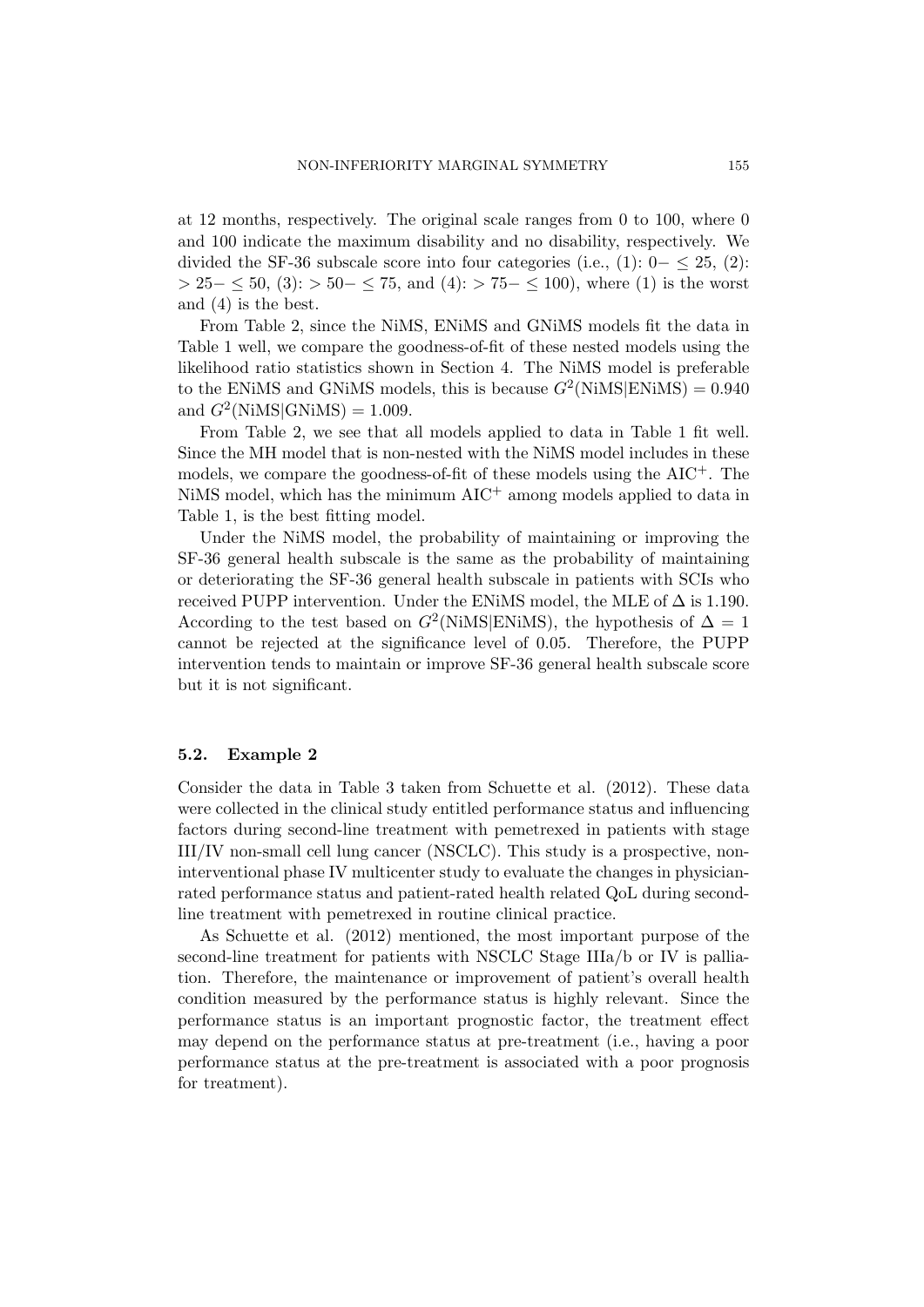Table 3 shows the data obtained by cross-classifying for the Karnofsky Index (KI) at the baseline and the KI after the second treatment cycle with pemetrexed. The KI is a score to measure performance status for cancer patients. Note that the range of the KI is from 0% to 100%, which is observed in 10% increments and not a continuous value. A KI of 100% means "Normal, No complaints", and a KI of 0% means "Dead". We categorized the KI into four categories similar to Schuette et al.  $(2012)$ :  $(1) \ge 80\%$ ,  $(2) 70\%$ ,  $(3) 60\%$ and  $(4)$   $\leq$  50%. (1) is the best condition and  $(4)$  is the worst condition.

From Table 4, the GNiMS model fits the data well, where the MLE of  $\Delta$ is 1.078 and  $\Phi$  is 1.421. Therefore, under the GNiMS model, the probability that the patient's KI at the baseline is categorized as *i* or below and his/her KI after the second cycle treatment is categorized as *i* or above (i.e., the KI unchanged or deteriorated) is estimated to be  $1.078 \times 1.421^{i-1}$  times higher than the probability that the patient's KI at the baseline is categorized as *i* or above and his/her KI after the second cycle treatment is categorized as *i* or below (i.e., the KI unchanged or improved) for  $i = 1, 2, 3, 4$  in Table 3. When  $i = 4$ , the probability that the KI remains unchanged or deteriorated is 3*.*093 times higher than the probability that the KI remains unchanged or improved. Thus, the probability that the KI after the second treatment cycle is maintained or deteriorated from the baseline is higher than the probability that the KI after the second treatment cycle is maintained or improved from the baseline in patients with NSCLC Stage IIIa/b or IV who are treated with pemetrexed. In addition, this tendency becomes stronger in patients whose baseline KI is poorer. In other words, the tendency is weak in patients whose baseline KI is well.

Table 4 shows that the ENiMS model fits the data in Table 3 poorly. We also see the CDE model fits poorly, whereas the GNiMS model fits well. Therefore, from Theorem 2, the poor fit of the ENiMS model is due to the lack of structure of the CDE model rather than the GNiMS model. Similarly, from Table 4, we see the NiMS and  $ZM[g_1]$  models fit the data in Table 3 poorly. Thus, from Corollary 1, the poor fit of the NiMS model is due to the lack of structure of the CDE and  $ZM[g_1]$  models rather than the GNiMS model.

## *§***6. Discussion**

Read (1977) noted that the S model holds if and only if both the CS and GS models hold. Tomizawa (1991) gave that the MH model holds if and only if both the EMH and ME models hold. In this paper, we showed that the NiMS model holds if and only if both the ENiMS and ZM[*g*1] models hold. As described in Section 3, the GS and ME models are special cases of the ZM[*g*] model. Namely, the zero mean model based on the function *g* is useful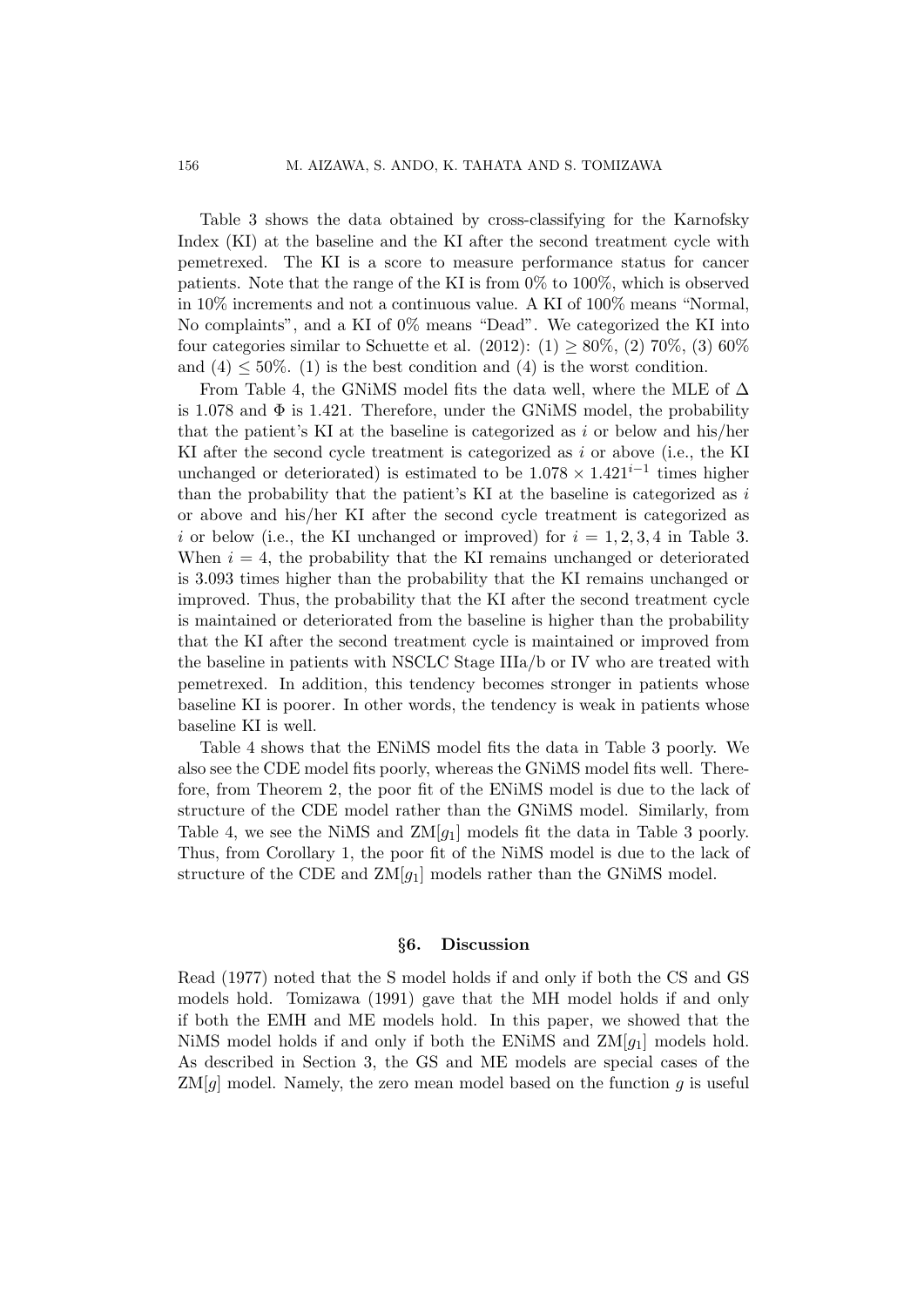to consider the equivalence condition of symmetry (or homogeneity).

Many studies have proposed extensions of the MH model. Therefore, additional expansions of the NiMS model should be considered. For example, Tahata and Tomizawa (2008) proposed the *m*-additional parameter marginal homogeneity  $(MH(m))$  model for fixed  $m (m = 1, 2, \ldots, r-1)$ , which is defined by

$$
G_{1(i)} = \Delta_i^{(m)} G_{2(i)} \quad (i = 1, \dots, r - 1),
$$

where  $\Delta_i^{(m)} = \prod_{k=0}^{m-1} \delta_k^{i^k}$  $k^*$ . The MH(1) and MH(2) models are equivalent to the EMH and GMH models, respectively. Similar to the MH(*m*) model, the *m*-additional parameter NiMS model should be further evaluated to consider the *m*-additional parameter.

## *§***7. Concluding remarks**

The MH model and its extensions are often used to analyze agreement/disagreement between rating of paired evaluations. The EMH and GMH models can analyze which paired rating is better. However, they do not consider that one of the paired evaluation is the same as or better than the another one. To tackle this issue, we proposed the NiMS, ENiMS, and GNiMS models. These proposed models can easily interpret situations where the paired evaluation is meaningful even if the rating is unchanged/maintained within the pair. When we consider the pre- and post-treatment for drug efficacy/safety, the NiMS model indicates that compared to the pre-treatment status, the probability that the post-treatment status is maintained or improved equals the probability that the post-treatment status is deteriorated or maintained. On the other hand, the ENiMS and GNiMS models are useful to assess that whether the subsequent rating is maintaining or improving the previous one. The ENiMS model assumes that the treatment effect is always constant and independent of the pre-treatment status. Whereas, the GNiMS model assumes that the treatment effect depends on the pre-treatment status.

Additionally, we gave the decompositions of the NiMS and ENiMS models. These decompositions (i.e., Theorems 1 and 2) may help visualize the reason for a poor fit of the NiMS and ENiMS models.

### **Acknowledgements**

The authors thank the editor and the anonymous referee for the valuable comments.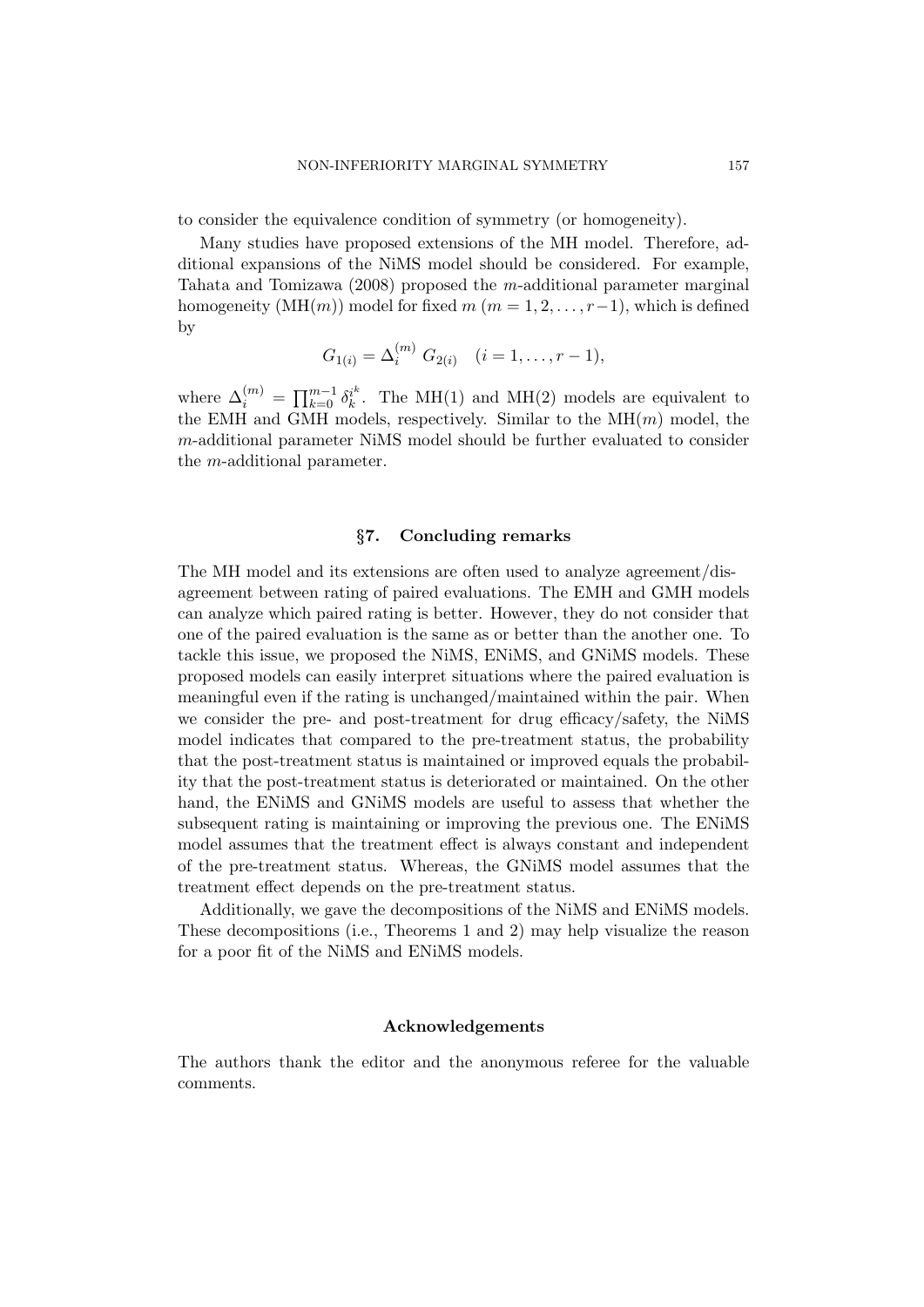#### **References**

- [1] Agresti, A. (1984) *Analysis of Ordinal Categorical Data*, Wiley, Hoboken, New Jersey.
- [2] Agresti, A. (2019) *An Introduction to Categorical Data Analysis*, 3rd edition, Wiley, Hoboken, New Jersey.
- [3] Akaike, H. (1974) A new look at the statistical model identification, *IEEE Transactions on Automatic Control* **19**, 716–723.
- [4] Bowker, A. H. (1948) A test for symmetry in contingency tables, *Journal of the American Statistical Association* **43**, 572–574.
- [5] Carlson, M., Vigen, C. L. P., Rubayi, S., Blanche, E. I., Blanchard, J., Atkins, M., Bates-Jensen, B., Garber, S. L., Pyatak, E. A., Diaz, J., Florindez, L. I., Hay, J. W., Mallinson, T., Unger, J. B., Azen, S. P., Scott, M., Cogan, A. and Clark, F. (2019) Lifestyle intervention for adults with spinal cord injury: Results of the USC-RLANRC Pressure Ulcer Prevention Study, *The Journal of Spinal Cord Medicine* **42**, 2–19.
- [6] Caussinus, H. (1965) Contribution `a l'analyse statistique des tableaux de corr´elation, *Annales de la Facult´e des Sciences de l'Universit´e de Toulouse* **29**, 77–182.
- [7] Clark, F. (2019) Pressure Ulcer Prevention Study. Ann Arbor, MI: Interuniversity Consortium for Political and Social Research [distributor: ICPSR], 2019-10-04. https://doi.org/10.3886/E100595V2
- [8] Goodman, L. A. (1979) Multiplicative models for square contingency tables with ordered categories, *Biometrika* **66**, 413–418
- [9] Iki, K., Tahata, K. and Tomizawa, S. (2010) Decomposition of marginal homogeneity into logit and mean ridits equality for square contingency tables, *Journal of Mathematics and Statistics* **6**, 64–67.
- [10] Konishi, S. and Kitagawa, G. (2008) *Information Criteria and Statistical Modeling*, Springer, New York.
- [11] McCullagh, P. (1978) A class of parametric models for the analysis of square contingency tables with ordered categories, *Biometrika* **65**, 413–418.
- [12] Read, C. B. (1977) Partitioning chi-square in contingency tables: A teaching approach, *Communications in Statistics-Theory and Methods* **6**, 553–562.
- [13] Saigusa, Y., Maruyama, T., Tahata, K. and Tomizawa, S. (2018) Extended marginal homogeneity model based on complementary log-log transform for square tables, *International Journal of Statistics and Probability* **7**, 27–31.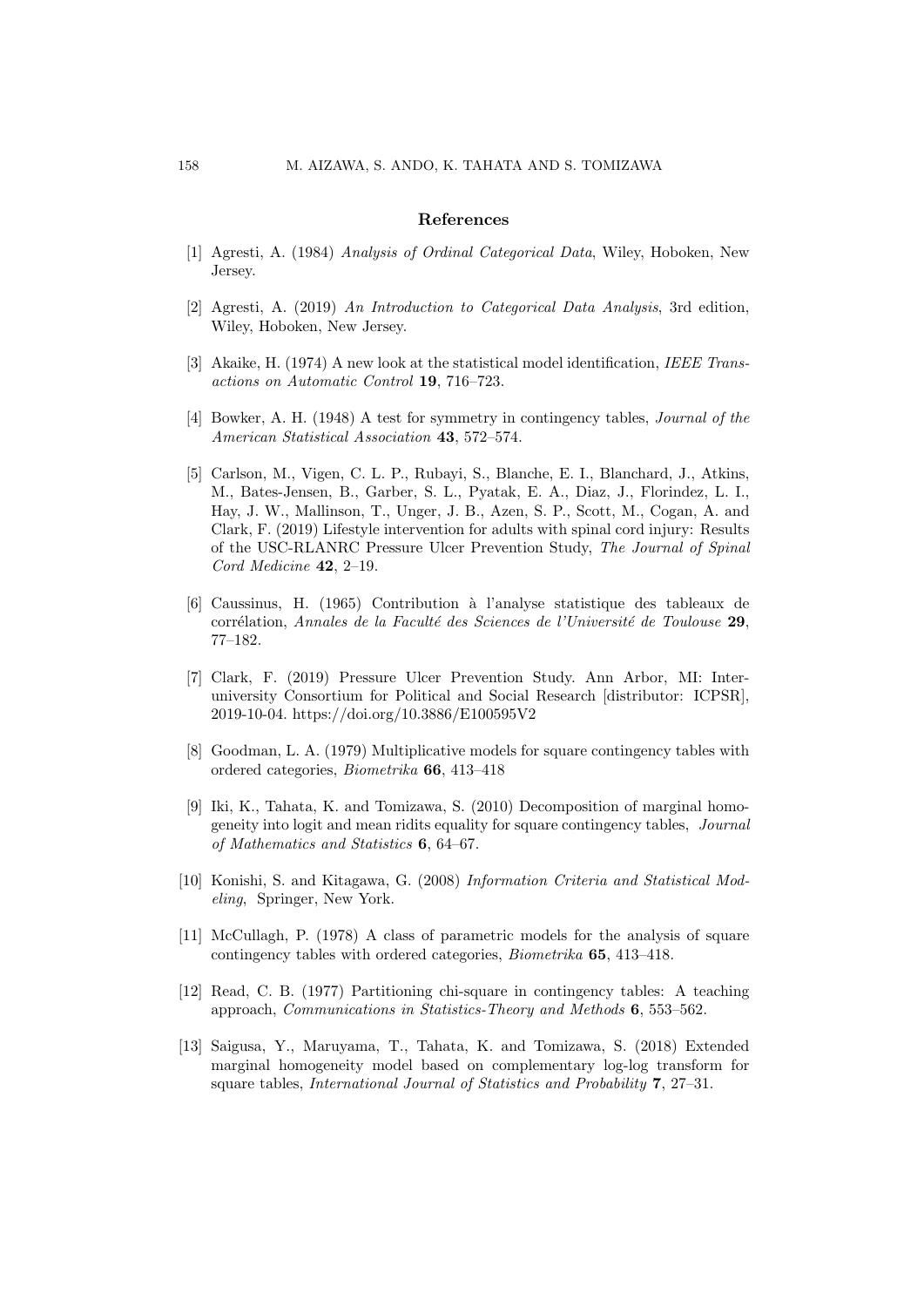- [14] Schuette, W., Tesch, H., B ü ttner, H., Krause, T., Soldatenkova, V. and Stoffregen, C. (2012) Second-line Treatment of Stage III/IV Non-Small-Cell Lung Cancer (NSCLC) with pemetrexed in routine clinical practice: Evaluation of performance status and health-related quality of life, *BMC Cancer* **12**, 1–12.
- [15] Stuart, A. (1955) A test for homogeneity of the marginal distributions in a twoway classification, *Biometrika* **42**, 412–416.
- [16] Tahata, K. and Tomizawa, S. (2008) Generalized marginal homogeneity model and its relation to marginal equimoments for square contingency tables with ordered categories, *Advances in Data Analysis and Classification* **2**, 295–311.
- [17] Tomizawa, S. (1984) Three kinds of decompositions for the conditional symmetry model in a square contingency table, *Journal of the Japan Statistical Society* **14**, 35–42.
- [18] Tomizawa, S. (1991) Decomposing the marginal homogeneity model into two models for square contingency tables with ordered categories, *Calcutta Statistical Association Bulletin* **41**, 201–207.
- [19] Tomizawa, S. (1995) A generalization of the marginal homogeneity model for square contingency tables with ordered categories, *Journal of Educational and Behavioral Statistics* **20**, 349–360.
- [20] Yamamoto, K., Shinoda, S. and Tomizawa, S. (2011) Decompositions for ordinal quasi-symmetry model in square contingency tables with ordered categories, *Journal of Mathematics and Statistics* **7**, 314–318.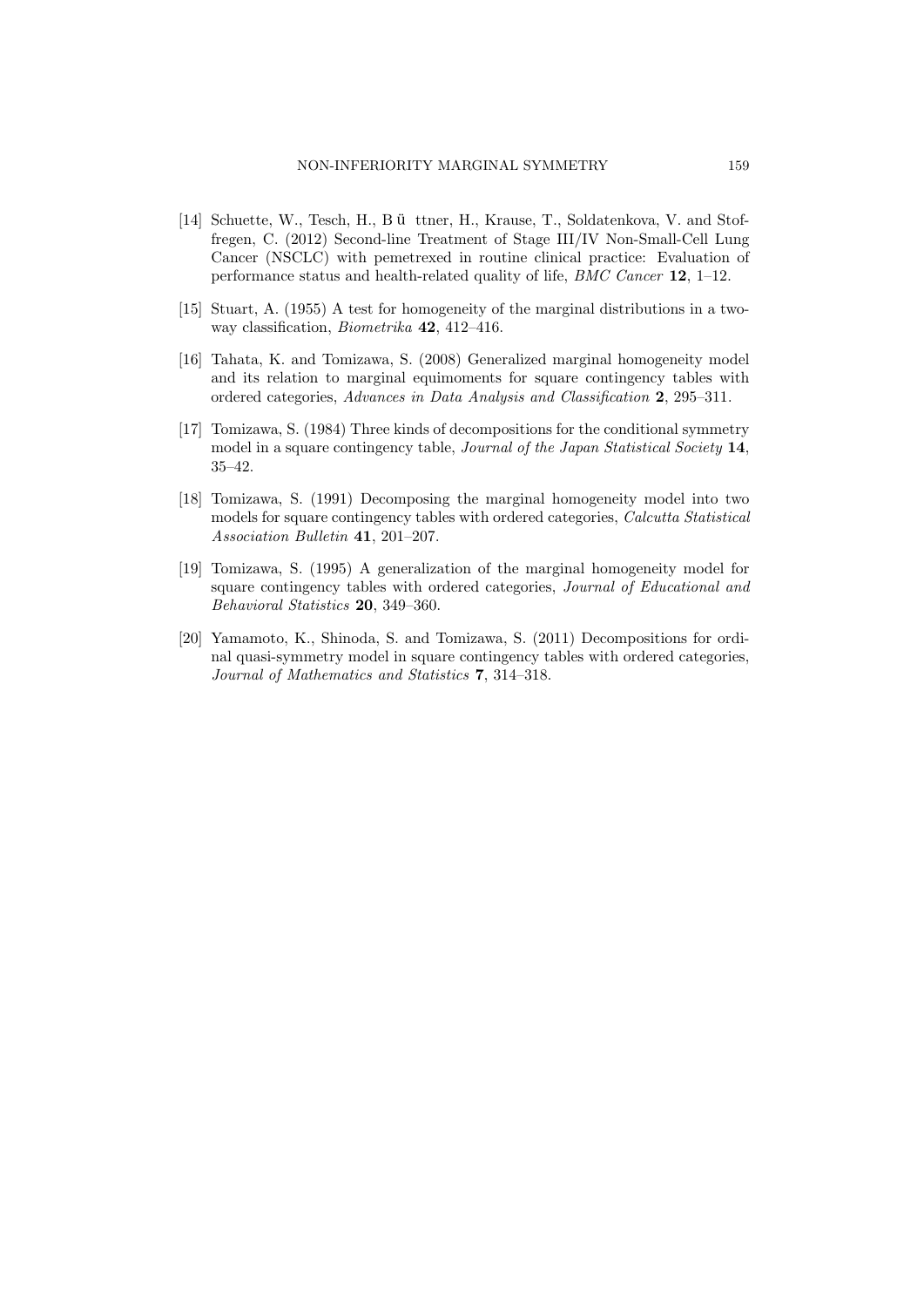# **Appendix**

We shall consider the MLE of the expected frequencies under each proposed model.

(i) NiMS model

To obtain the MLEs of the expected frequencies under the NiMS model, we must maximize the Lagrangian

$$
L = \sum_{i=1}^{r} \sum_{j=1}^{r} n_{ij} \log p_{ij} - \lambda (\sum_{i=1}^{r} \sum_{j=1}^{r} p_{ij} - 1) - \sum_{i=1}^{r} \psi_i (W_{1(i)} - W_{2(i)})
$$

with respect to  $\{p_{ij}\}$ ,  $\lambda$ , and  $\{\psi_i\}$ . We obtain the partial derivatives of *L* as

$$
\frac{\partial L}{\partial p_{st}} = \begin{cases} \frac{n_{st}}{p_{st}} - \lambda - \sum_{k=s}^{t} \psi_k & (s < t), \\ \frac{n_{st}}{p_{st}} - \lambda + \sum_{k=t}^{s} \psi_k & (s > t), \\ \frac{n_{st}}{p_{st}} - \lambda & (s = t), \end{cases}
$$

for  $s = 1, ..., r$  and  $t = 1, ..., r$ ,

$$
\frac{\partial L}{\partial \lambda} = -\sum_{i=1}^{r} \sum_{j=1}^{r} p_{ij} + 1,
$$

and

$$
\frac{\partial L}{\partial \psi_s} = -W_{1(s)} + W_{2(s)}
$$

for  $s = 1, \ldots, r$ . The MLEs are obtained as solutions of equations for these partial derivatives of *L* that are equal to zero.

(ii) ENiMS model

Similarly, we must maximize the Lagrangian

$$
L = \sum_{i=1}^{r} \sum_{j=1}^{r} n_{ij} \log p_{ij} - \lambda (\sum_{i=1}^{r} \sum_{j=1}^{r} p_{ij} - 1) - \sum_{i=1}^{r} \psi_i (W_{1(i)} - \Delta W_{2(i)})
$$

with respect to  $\{p_{ij}\}, \lambda, \{\psi_i\}, \text{ and } \Delta$ . We obtain the partial derivatives of *L*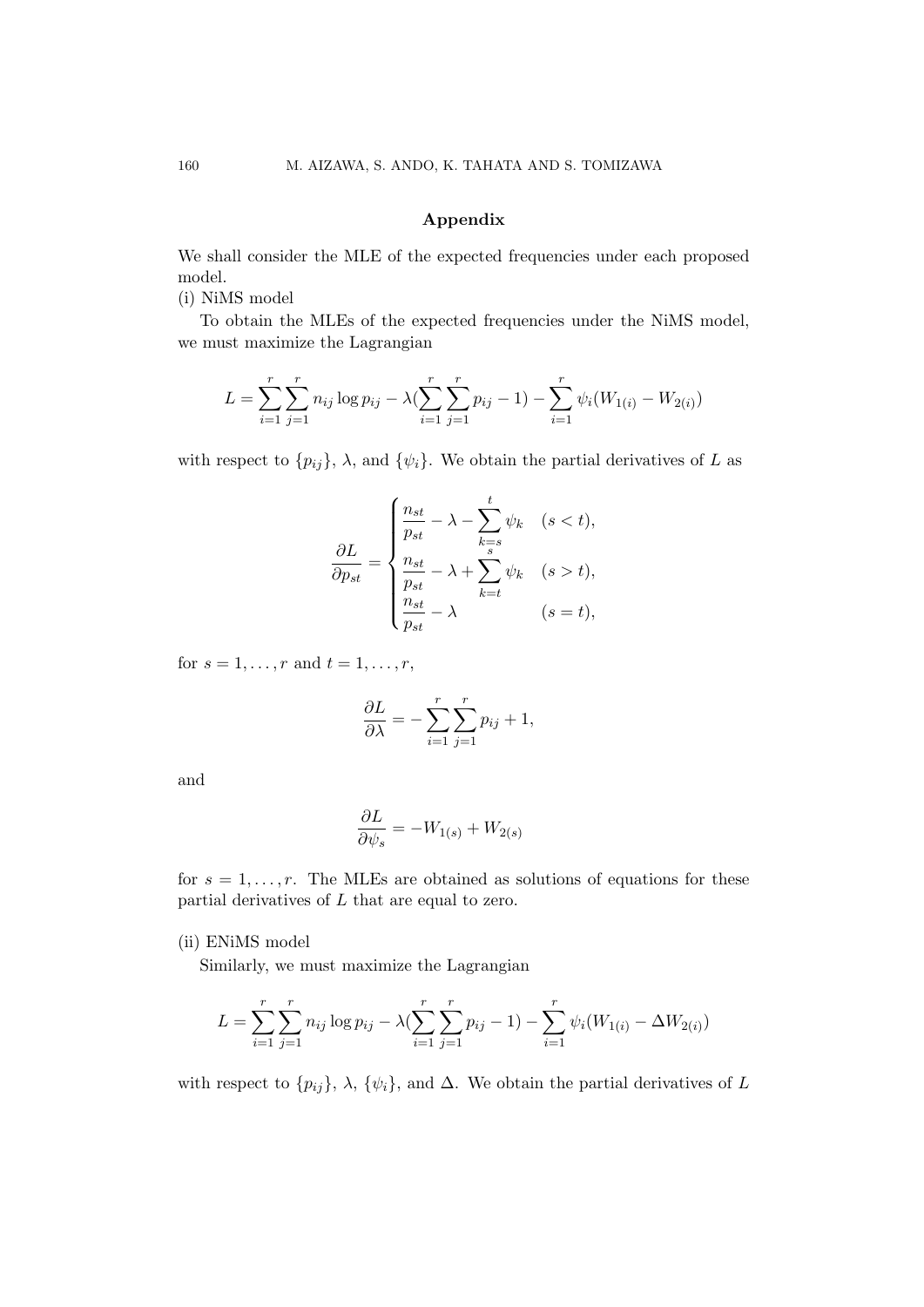as

$$
\frac{\partial L}{\partial p_{st}} = \begin{cases} \frac{n_{st}}{p_{st}} - \lambda - \sum_{k=s}^{t} \psi_k & (s < t), \\ \frac{n_{st}}{p_{st}} - \lambda + \Delta \sum_{k=t}^{s} \psi_k & (s > t), \\ \frac{n_{st}}{p_{st}} - \lambda - (1 - \Delta)\psi_s & (s = t), \end{cases}
$$

for  $s = 1, ..., r$  and  $t = 1, ..., r$ ,

$$
\frac{\partial L}{\partial \lambda} = -\sum_{i=1}^{r} \sum_{j=1}^{r} p_{ij} + 1,
$$

$$
\frac{\partial L}{\partial \psi_s} = -W_{1(s)} + \Delta W_{2(s)}
$$

for  $s = 1, \ldots, r$  and

$$
\frac{\partial L}{\partial \Delta} = \sum_{i=1}^r \psi_i W_{2(i)}.
$$

The MLEs are obtained as solutions of equations for these partial derivatives of *L* that are equal to zero.

## (iii) GNiMS model

Similarly, we must maximize the Lagrangian

$$
L = \sum_{i=1}^{r} \sum_{j=1}^{r} n_{ij} \log p_{ij} - \lambda (\sum_{i=1}^{r} \sum_{j=1}^{r} p_{ij} - 1) - \sum_{i=1}^{r} \psi_i (W_{1(i)} - \Delta \Phi^{i-1} W_{2(i)})
$$

with respect to  $\{p_{ij}\}, \lambda, \{\psi_i\}, \Delta, \text{ and } \Phi$ . We obtain the partial derivatives of *L* as

$$
\frac{\partial L}{\partial p_{st}} = \begin{cases} \frac{n_{st}}{p_{st}} - \lambda - \sum_{k=s}^{t} \psi_k & (s < t), \\ \frac{n_{st}}{p_{st}} - \lambda + \Delta \sum_{k=t}^{s} \Phi^{k-1} \psi_k & (s > t), \\ \frac{n_{st}}{p_{st}} - \lambda - (1 - \Delta \Phi^{s-1}) \psi_s & (s = t), \end{cases}
$$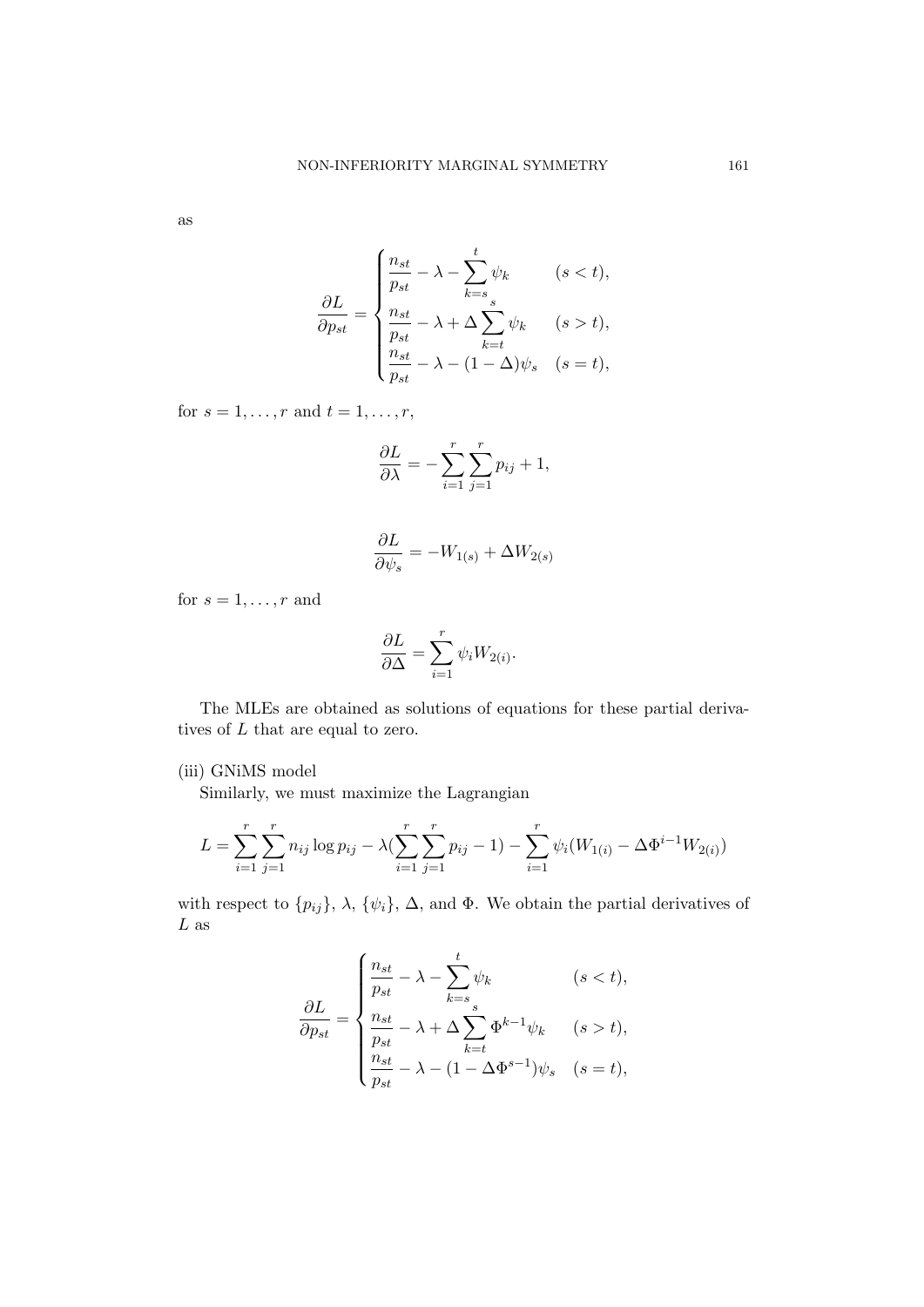for  $s = 1, ..., r$  and  $t = 1, ..., r$ ,

$$
\frac{\partial L}{\partial \lambda} = -\sum_{i=1}^{r} \sum_{j=1}^{r} p_{ij} + 1,
$$

$$
\frac{\partial L}{\partial \psi_s} = -W_{1(s)} + \Delta \Phi^{s-1} W_{2(s)}
$$

for  $s = 1, ..., r$ ,

$$
\frac{\partial L}{\partial \Delta} = \sum_{i=1}^{r} \Phi^{i-1} \psi_i W_{2(i)}
$$

and

$$
\frac{\partial L}{\partial \Phi} = \Delta \sum_{i=1}^{r} (i-1) \Phi^{i-2} \psi_i W_{2(i)}.
$$

The MLEs are obtained as solutions of equations for these partial derivatives of *L* that are equal to zero.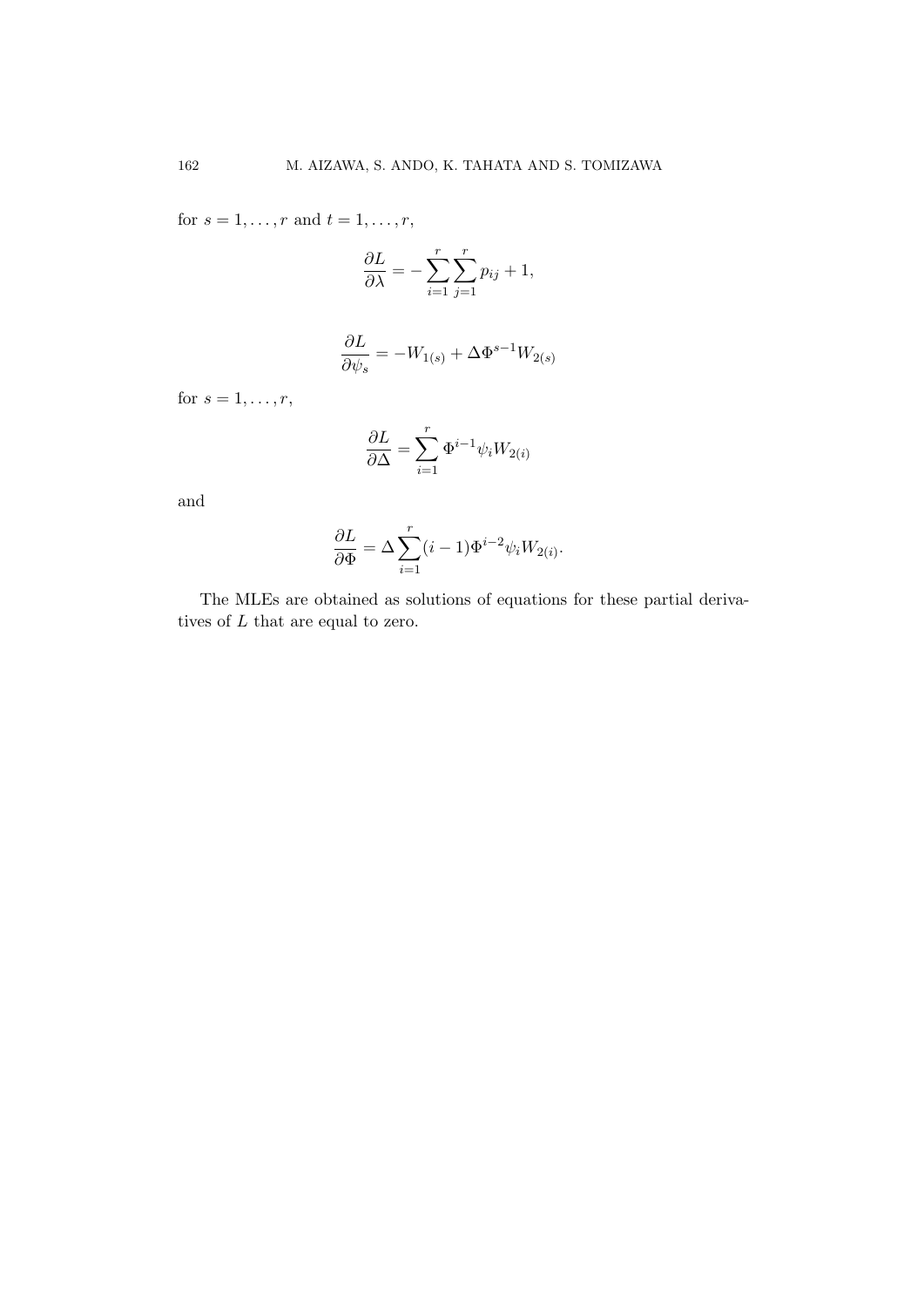Table 1: Shifts in the SF-36 general health subscale score 12 months from the baseline in patients with SCIs who received PUPP intervention. Data from Clark (2019).

| SF-36 subscale    | SF-36 subscale score at 12 months |               |         |        |       |
|-------------------|-----------------------------------|---------------|---------|--------|-------|
| score at baseline |                                   | $\mathcal{L}$ | 3)      | 4      | Total |
|                   | 9                                 | 3             | 2       |        |       |
|                   | (2.00)                            | (2.49)        | (1.76)  | (0.77) |       |
| $\left( 2\right)$ |                                   |               |         |        | 20    |
|                   | (1.26)                            | (8.00)        | (5.24)  | (3.81) |       |
| $\left( 3\right)$ |                                   |               | 17      |        | 28    |
|                   | (2.32)                            | (4.68)        | (17.00) | (4.55) |       |
| (4)               |                                   | 3             |         | 10     | 17    |
|                   | (1.44)                            | (4.37)        | (3.33)  | 10.00) |       |
| Total             | 6                                 | 18            | 28      | 21     | 73    |

(1):0*− ≤* 25, (2):*>* 25*− ≤* 50, (3):*>* 50*− ≤* 75, (4):*>* 75*− ≤* 100. The parenthesized values are the MLEs of the expected frequencies under the NiMS model.

Table 2: Values of the likelihood ratio chi-square statistic  $G^2$  and  $AIC^+$  for each model applied to the data in Table 1.

| Applied      | For Table 1 |       |         |                      |  |
|--------------|-------------|-------|---------|----------------------|--|
| Model        | Чŧ          | $G^2$ | p-value | $AI\overline{C^{+}}$ |  |
| <b>NiMS</b>  | 4           | 1.552 | 0.817   | $-6.448$             |  |
| MН           | 3           | 1.190 | 0.756   | $-4.810$             |  |
| <b>ENiMS</b> | 3           | 0.612 | 0.894   | $-5.388$             |  |
| <b>GNiMS</b> | 2           | 0.543 | 0.762   | $-3.457$             |  |
| $ZM[g_1]$    | 1           | 1.419 | 0.234   | $-0.581$             |  |
| <b>CDE</b>   | 1           | 0.074 | 0.786   | $-1.926$             |  |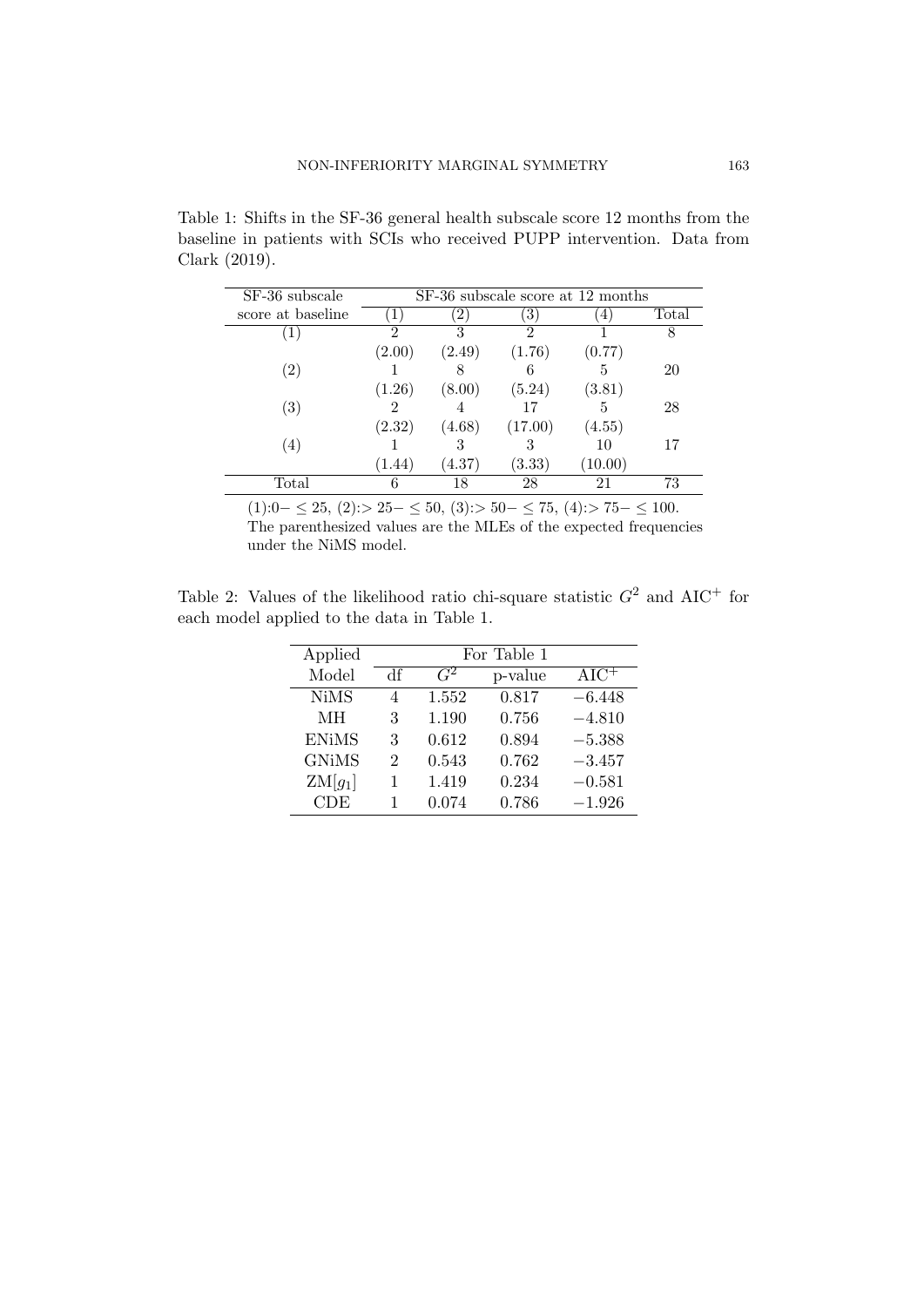Table 3: Shift table presenting the number of patients by the baseline KI and KI after the second treatment cycle with pemetrexed. Data from Schuette et al. (2012).

| KI at             | KI after second treatment cycle |               |         |         |       |
|-------------------|---------------------------------|---------------|---------|---------|-------|
| baseline          |                                 | $^{\prime}2)$ | ΄3΄     | 4       | Total |
| $\left(1\right)$  | 248                             | 36            | 5       | 10      | 299   |
|                   | (248.87)                        | (42.00)       | (4.98)  | (9.68)  |       |
| $\left( 2\right)$ | 36                              | 49            | 23      | 15      | 123   |
|                   | (29.05)                         | (44.55)       | (23.98) | (15.18) |       |
| $\left( 3\right)$ |                                 | 11            | 13      | 9       | 37    |
|                   | (4.35)                          | (11.37)       | (15.72) | (7.65)  |       |
| $\left( 4\right)$ |                                 |               |         | 9       | 12    |
|                   | (1.21)                          | (1.14)        | (1.69)  | (9.58)  |       |
| Total             | 289                             | 97            | 42      | 43      | 471   |
|                   |                                 |               |         |         |       |

(1):*≥* 80%, (2):70%, (3):60%, (4):*≤* 50%.

KI means Karnofsky Index.

The parenthesized values are the MLEs of the expected frequencies under the GNiMS model.

Table 4: Values of the likelihood ratio chi-square statistic  $G^2$  and  $AIC^+$  for each model applied to the data in Table 3.

| Applied      | For Table 3                 |           |         |                    |
|--------------|-----------------------------|-----------|---------|--------------------|
| Model        | df                          | $G^2$     | p-value | $AI\overline{C^+}$ |
| <b>NiMS</b>  | 4                           | $34.853*$ | < 0.001 | 26.853             |
| MН           | 3                           | 33.898*   | < 0.001 | 27.898             |
| <b>ENiMS</b> | 3                           | 34.785*   | < 0.001 | 28.785             |
| <b>GNiMS</b> | $\mathcal{D}_{\mathcal{L}}$ | 4.122     | 0.127   | 0.122              |
| $ZM[g_1]$    | 1                           | 17.905*   | < 0.001 | 15.905             |
| CDE          |                             | 33.229*   | < 0.001 | 31.229             |

\* means significant at 0.05 level.